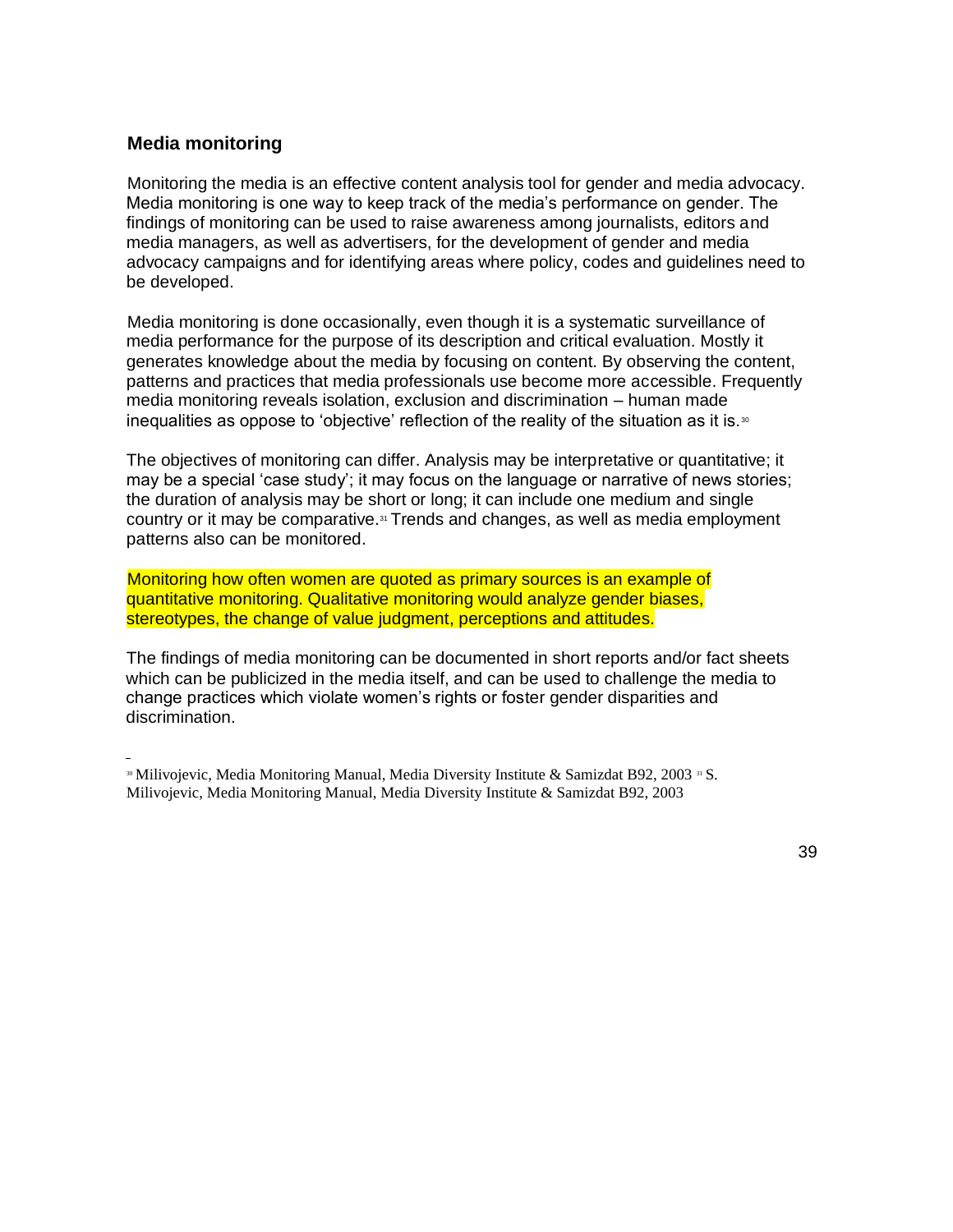## **Tips on how to present media monitoring findings**

- Present the findings to media management and media policymakers, the change agents within the media

- Write articles to the media supported by the findings

- Distribute the recommendations widely and adopt a strategic lobby campaign for the relevant media houses to implement them.

- Extend the discussion to some on the spot media monitoring(*use the newspaper or broadcast of the day to illustrate, for example, women as sources, absence or portrayal of women, etc.*) if the media interviews you about your gender and media issues of concern.

Source: Getting Smart – Strategic Communications for Gender Activists in Southern Africa, Colleen Lowe Morna and Lene Overland, editors, published by Gender Links and Women's Media Watch, 2002

Here is one example of a tool that can be used for quantitative media monitoring. The GMMP tool (WACC London), also is available to gender and media activists on http://www.whomakesthenews.org

## **Quantitative Monitoring Tool**

Use the day's newspapers, or a video or tape recording of a recent news cast. Count the number of women and the number of men you see, and note what women and men are doing. Fill in the information in the table below and discuss.

| Publication | %Images of<br>women | Roles depicted | % Images of<br>Men | Roles depicted |
|-------------|---------------------|----------------|--------------------|----------------|
|             |                     |                |                    |                |
|             |                     |                |                    |                |

The same exercise can be done to determine women as sources. This is more detailed requiring for the print media, that you read each story and identify where possible the sex of the source (the person quoted directly or indirectly) in the story. You can also monitor the media to determine the sex of the sources on issues such as gender violence, gender equality, HIV/AIDS, etc.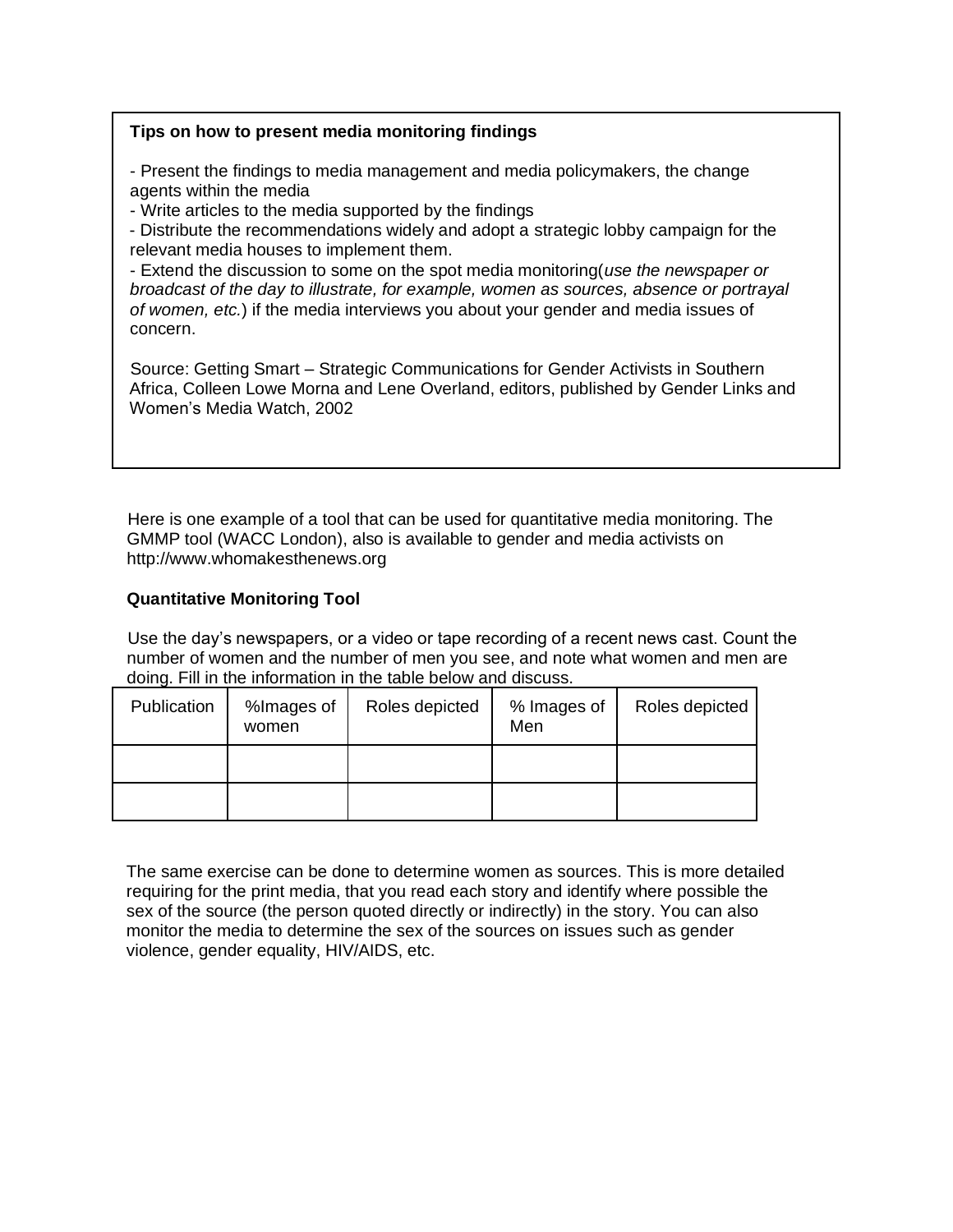### **Box Eleven: What to look for when monitoring media images**

Images that appear in the media also can be monitored for gender, as well as other characteristics, that help activists to establish patterns on how women and men are portrayed in the media. When monitoring images, look for:

Age Sex **Ethnicity** Socio-economic group Location/Setting; rural, urban, inner-city

Physical appearances Activity **Occupation** Situation/Place/Context Family Role/Family Status Personality Traits

Source: Whose Perspective? A Guide to Gender-Sensitive Analysis of the Media, Women's Media Watch, Jamaica, 1998

### **Qualitative media monitoring**

While quantitative monitoring helps activists to come up with the numerical evidence to show women's invisibility as sources, newsmakers and in images within the media, for example, **qualitative monitoring** helps to analyze the gender biases and prejudices that appear in the media also through value judgments, perceptions and attitudes that are communicated through the language, placement of stories, sources chosen, focus of the story, etc.

A combined approach of quantitative and qualitative monitoring sheds light on whether the media give fair and equal space and time to women's and men's voices; if women and men are consulted across the racial and class spectrum; if the reports carry adequate context and balance; and if the reporting is analytical<sup> $\infty$ </sup> (and more issue-based as opposed to reporting only on an event).

Qualitative monitoring also helps to reveal how the media portrays the power relations between women and men, i.e., the position of women and men in the division of resources and responsibilities, benefits and rights, power and privilege. The use of gender relations as an analytical category shifts the focus from viewing women in isolation from men.<sup>33</sup> A detailed set of questions to guide a more qualitative analysis of the media is provided in the Appendix to this section.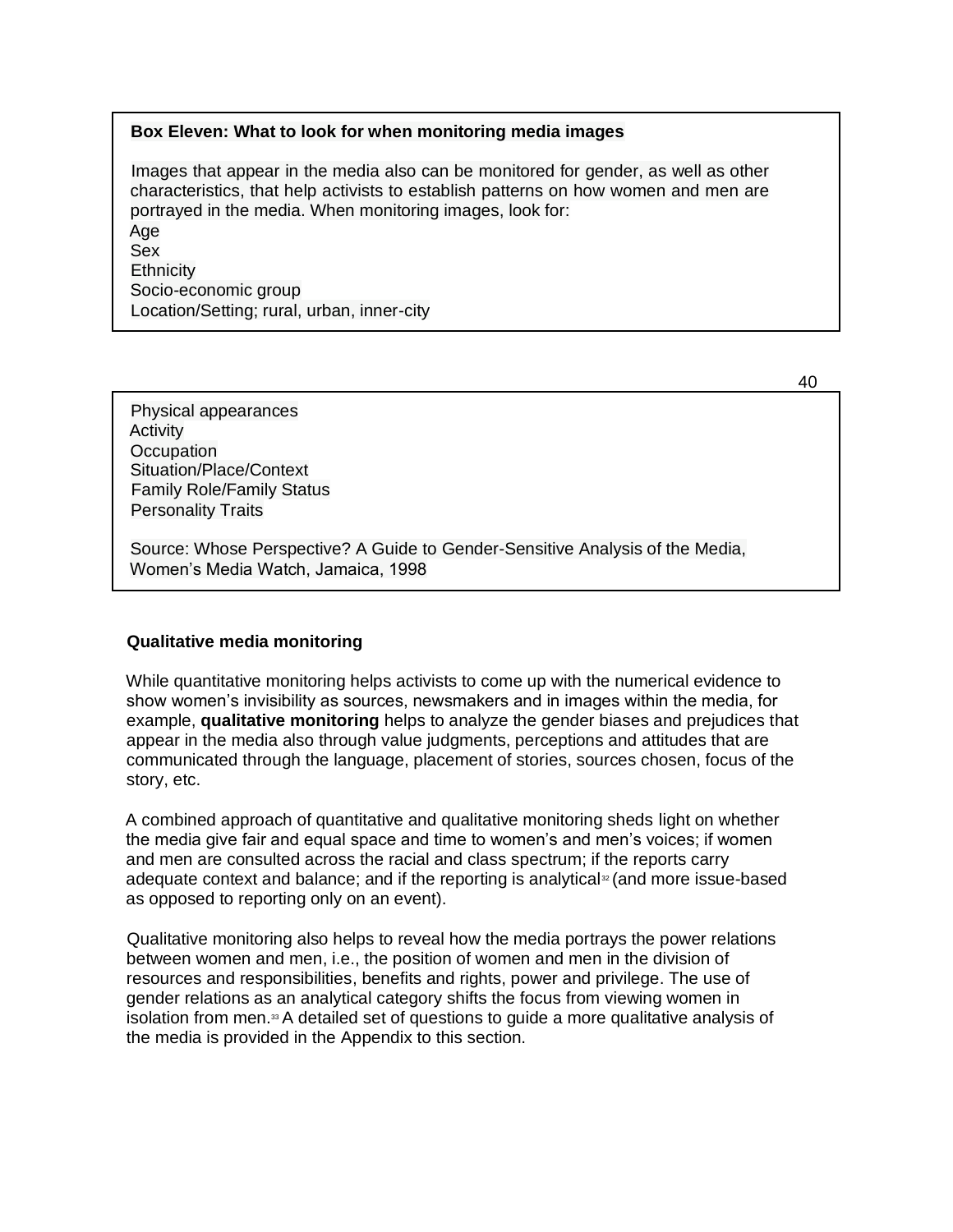## **Activity! Key questions for spotting gender relations in the media's content**

1. Are women seen in positions of power or are they seen in low status activities? 2. Are women and men seen actively asserting themselves in activities associated with power?

3. Who is seen more frequently providing information? Giving speeches? What is the media's role in perpetuating the low status given to women's activities? 4. Are the roles of women and men active or passive?

5. Are their activities traditional or non-traditional?

**<sup>33</sup> Whose Perspective? A guide to gender-sensitive analysis of the media, Women's Media Watch** Jamaica, 1998

41

6) What is the sex of the spokesperson or voice of authority? $34$ 

Use newspaper articles or watch television news broadcasts and answer the questions above to see how gender power relations are represented in the media.

# **Content analysis**

This is a type of research that is used to understand and accurately describe the actual content of different messages and images in the media. This form of analysis is concerned with how often certain messages occur in the media. For example, how many times women or men feature in political news stories, or how many times women of different ages appear in adverts?

A content analysis can be done on: advertisements, TV/print/radio news, films, videos, magazines, soap operas, music lyrics, music videos, TV series, etc. Content analysis can lend itself to a qualitative through the interpretation of the images portrayed and by the messages transmitted, both hidden and obvious.<sup>35</sup>

How to do a content analysis? $368$ 

- Select the sample to be examined (e.g. Newspaper or TV ads) •
- Decide on content and features to be examined
- Decide on units (details of content, i.e. age, sex, etc.) to be examined •

Decide on time frame (i.e. period of time for analysis)

• Develop recording sheets (local media trainers and researchers can assist you with developing sheets and tools that are easy to use)

<sup>&</sup>lt;sup>32</sup> Getting SMART, strategic communications for gender activists in Southern Africa, Colleen Lowe Morna and Lene Overland, editors, published by Gender Links and Women's Media Watch South Africa, 2002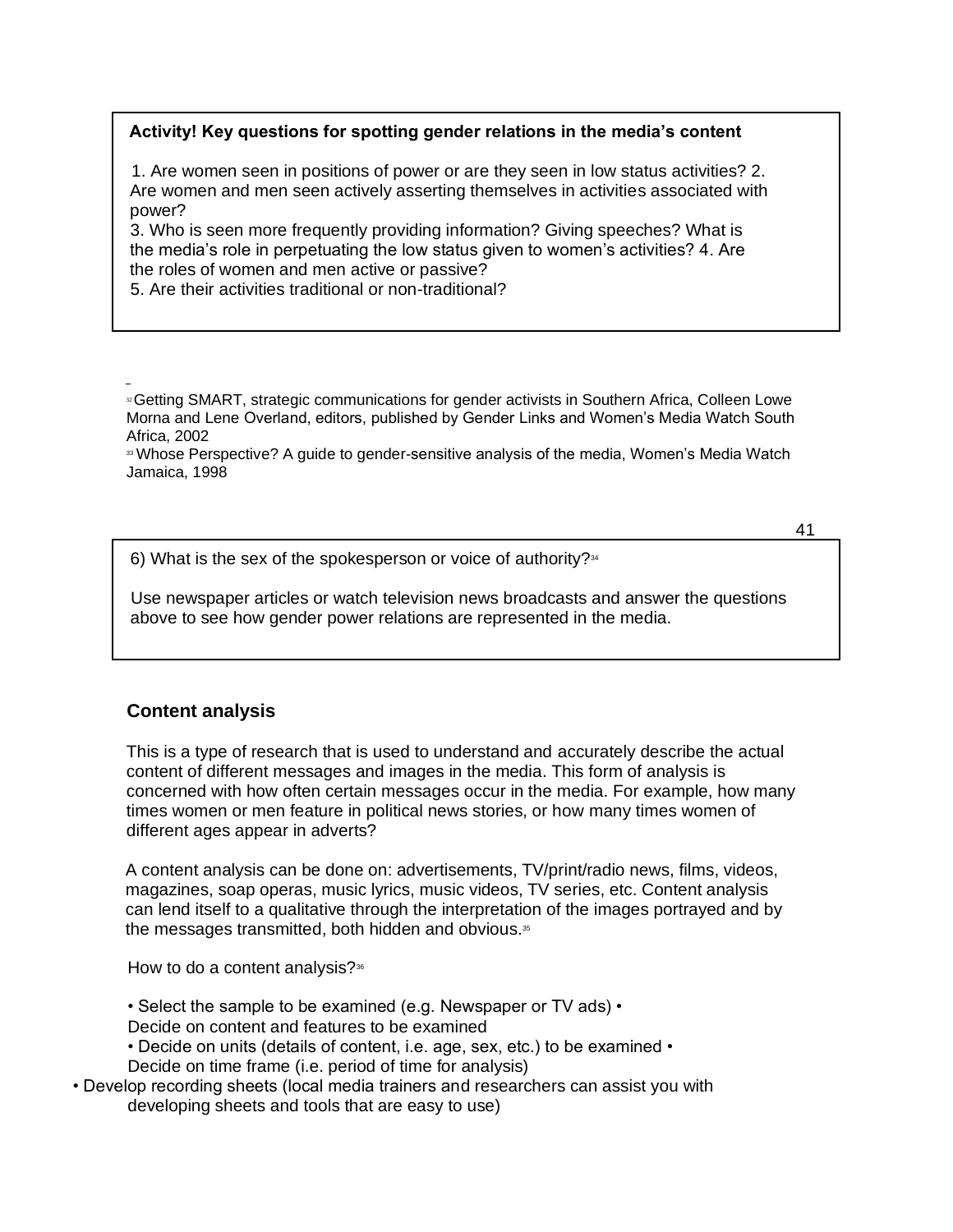• Record your observations

• Analyze the data

The following are examined when doing a content analysis on some form of media:

- Roles and actions
- Physical features
- Psychological features (e.g. happy facial expression) $37$

<sup>35</sup> Whose Perspective? A guide to gender-sensitive analysis of the media, Women's Media Watch Jamaica, 1998

### **What does the audience think?**

Audience research adds credibility to any form of media research as it adds the public's interpretation of media messages and provides insight on how women and men engage with the news. This is important because often one of the main reasons media professionals give when presented with examples of sensational articles that portray women as sex objects or which focus on women as victims of crime, for example, is the retort that 'this is what the public wants'.

Therefore, gender and media activists should not just rely on their own views as consumers of media, but should seek out the views and perspectives of others who are not activists to demonstrate to the media that these images and types of stories may not be what the public wants.

In many developing regions, media institutions have little capacity or resources to conduct audience surveys. Therefore, editors and journalists often produce editorial content based on the journalistic notions of what is news, which can be subjectively influenced. Again, using local expertise in media training institutions, universities, a questionnaire can be developed and audiences selected to gather information and views across age, sex, education, location, etc.

<sup>34</sup>Whose Perspective? A guide to gender-sensitive analysis of the media, Women's Media Watch Jamaica, 1998

**<sup>&</sup>lt;sup>36</sup> Whose Perspective? A guide to gender-sensitive analysis of the media, Women's Media Watch** Jamaica, 1998

<sup>37</sup> Whose Perspective? A guide to gender-sensitive analysis of the media, Women's Media Watch Jamaica, 1998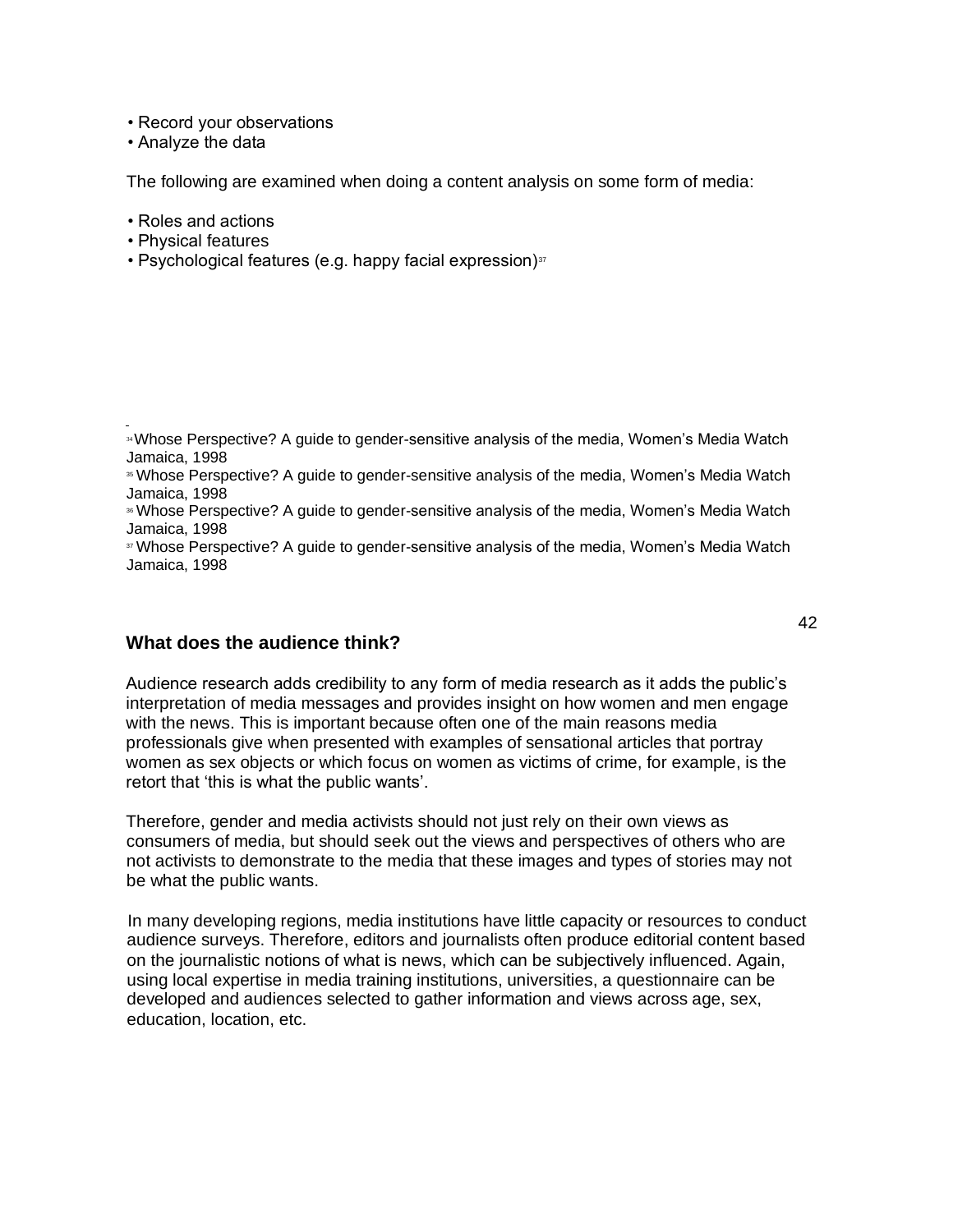## **Box Twelve: My views on the news! The Southern African Gender and Media Audience Study**

In 2004 and 2005, 12 countries in Southern Africa participated in a Gender and Media Audience Study (GMAS), which was the sequel to the Gender and Media Baseline Study (GMBS) in 2002 and published in 2003.

Conducted by Gender Links (GL), a gender and media NGO, in partnership with universities and media advocacy organizations in the region, the audience researched focused on how women and men interact with the news, while the GMBS looked at gender in editorial content.

The specific research questions were:

*What aspects of the news do women and men interact with? Why do they interact with these aspects of the news (as opposed to other aspects)? What impact do gendered representations have on these news preferences? What aspects of news are considered to be omitted or insufficiently included)?*

The findings of the research will be used for gender and media advocacy with the media based on the assumption that the audience's voice is a strong motivator for media change.

For more information about the audience research and how it was done, see www.genderlinks.org.za.

Another way to gather views from ordinary women and men who consume the media is through **focused group** discussions. These are carefully planned discussions to get people's views and perceptions on a defined area of interest. For example, if you want to focus a campaign around the media's coverage of gender violence, a focus group can be put together to explore their perceptions and views on how women and men are represented in news stories on gender violence.

The group can be comprised of 6 -10 people selected from the intended audience and sharing a common characteristic, such as age, sex, educational background, religion or something directly related to the topic (a total of about 200 well-selected people will be effective); moderators and note-takers.<sup>38</sup>

Focused group discussions are used for:

- Probing into people's feelings, opinions, and perceptions of a topic or issue Indicating the range of a community's beliefs, ideas and opinions • Gaining baseline information
- Verifying and obtaining more in-depth details about information collected for an advocacy program

#### 43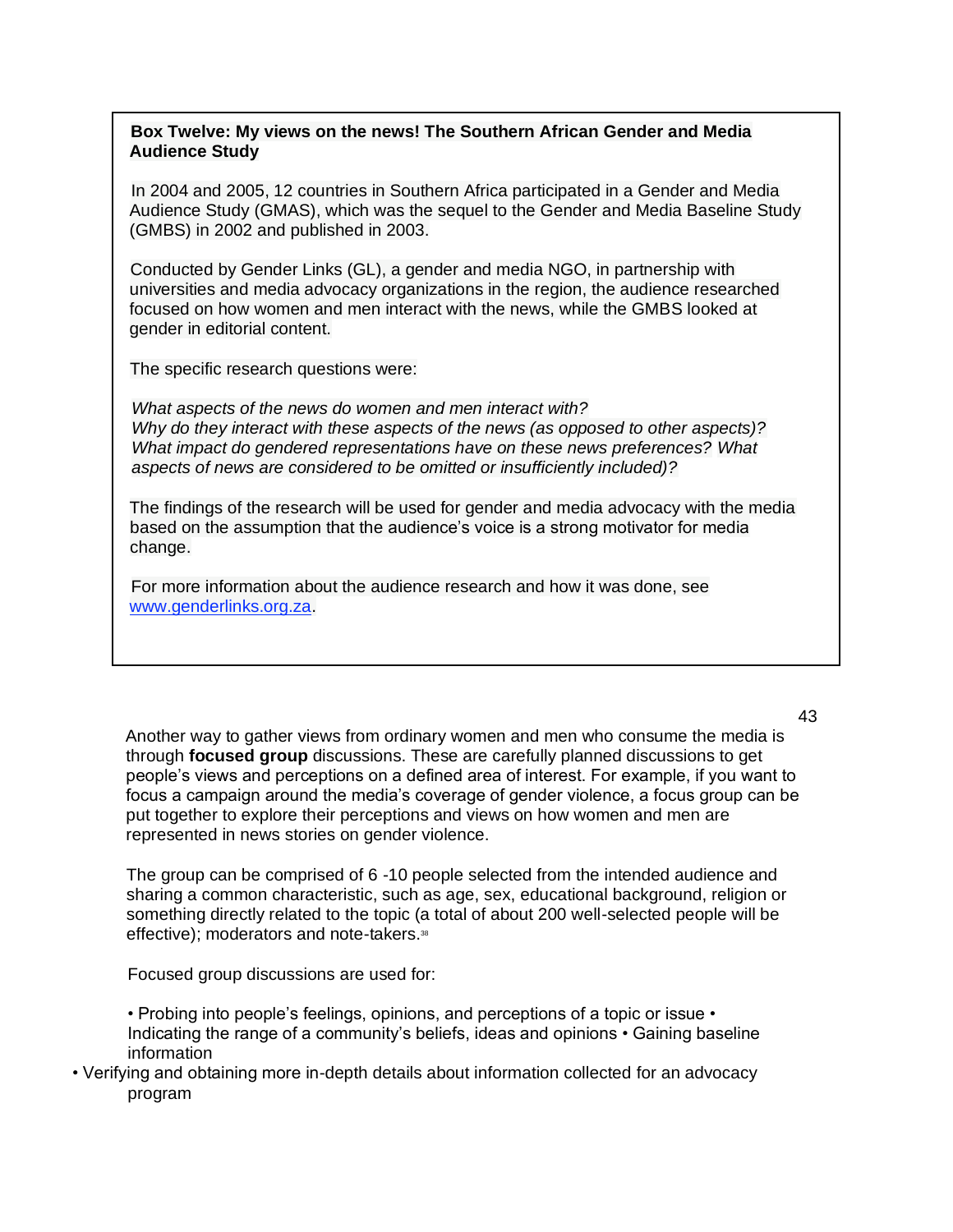- Designing question guides for individual interviews and questions for structured interview schedules
	- Solving specific problems
	- Evaluating programs<sup>39</sup>
	- Testing campaign messages

There are many advantages to focused groups. They are often rich, produce information quickly, gather non-verbal reactions to specific items, allow for the participation of those who cannot read and write and they are flexible. However, results cannot be extended to a larger community and results might be biased due to group pressure or due to what is considered socially acceptable. Therefore the key to good focus groups is a good moderator and carefully selected participants.

## **Gender Audit of the Media**

Using a checklist of key questions that look at work place practices and environment, content, language, visuals, packaging, advertising, the roles of government, regulators, training institutions, and even of gender activists, a wealth of information can be obtained to identify the gender opportunities and gaps. For example, a gender audit of media policies may show that a newsroom has instituted gender-sensitive language guidelines for editors and reporters to follow (opportunity), but there is no overall gender editorial policy in place (gap). The language guidelines therefore can be used as the entry point in a gender and media strategy for a gender editorial policy to be developed and implemented.

<sup>38</sup>Making a Difference, Strategic Communications to End Violence Against Women, United Nations Development Fund for Women, Jenny Drezin and Megan Lloyd-Laney, editors, 2003 <sup>39</sup>Making a Difference, Strategic Communications to End Violence Against Women, United Nations Development Fund for Women, Jenny Drezin and Megan Lloyd-Laney, editors, 2003

This type of research is dependent upon a group taking the time to establish a trusted relationship with a media institution, whereby the media managers request or work with the gender and media advocacy group to gather information to change how they do their work.

Audits, methodical examinations and reviews using key questions and guidelines, can yield a wealth of information about the internal workings of a media institution and shed light on perhaps why gender biases, prejudices and stereotypes appear in editorial and advertising content. This form of research can best be translated into strategies for more one-on-one engagement with individual media houses that activists may want to target for change. Information obtained from an audit should not be translated into an open campaign to shame a media institution. But audits of several media houses, which would require time and human resources, could provide some general insight into how similar gaps exist within all media institutions despite size, ownership and media landscape which contribute to gender biases and stereotypes in the media.